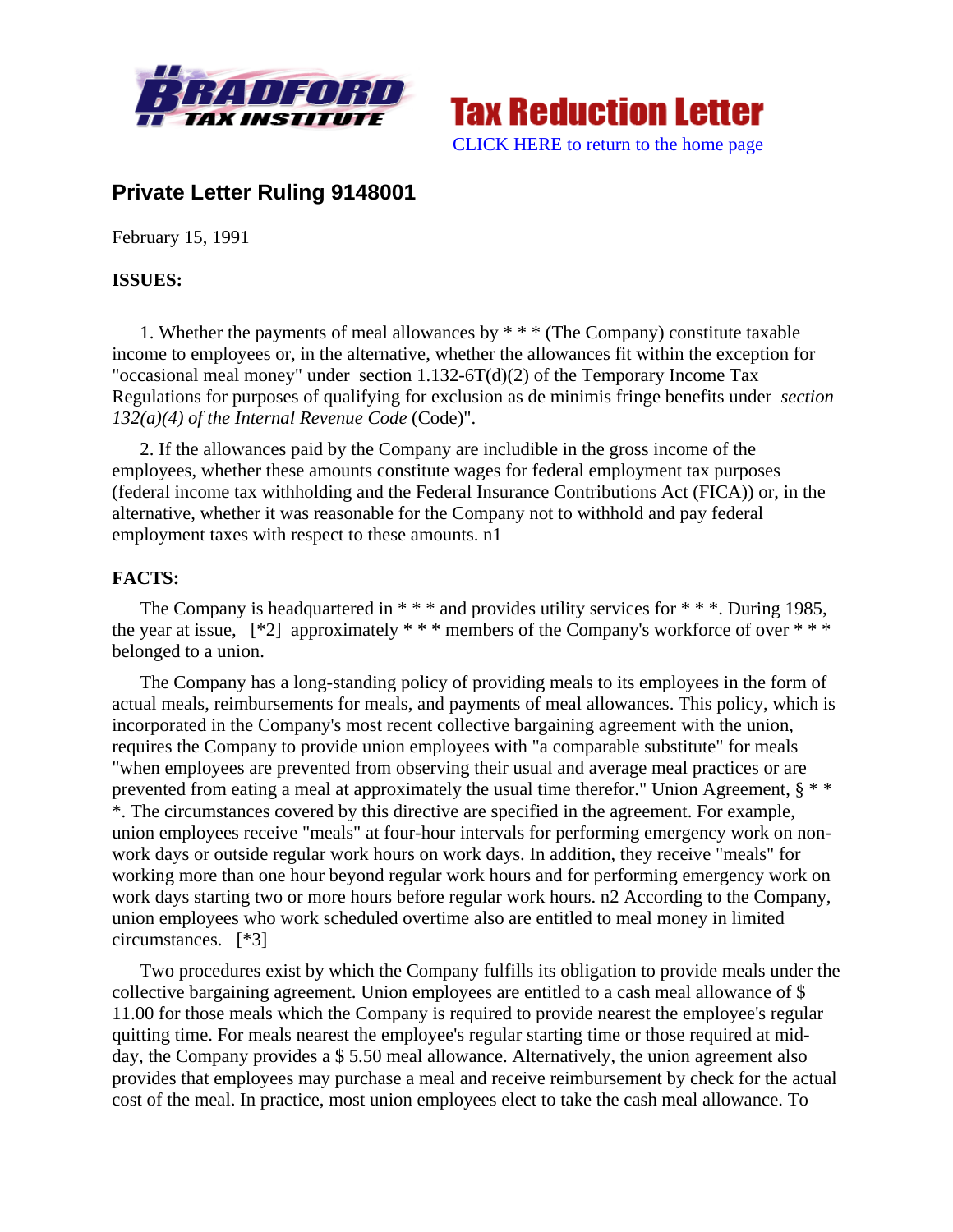receive a meal allowance, a voucher is submitted showing the employee's name and the date the overtime was performed. In return, the employee receives a cash payment from petty cash. n3 Since there is no requirement that an employee actually purchase a meal, he receives the full meal allowance even if he does not purchase a meal during or following the overtime period.

In contrast to the Company's arrangement with its union employees, non-union employees are limited to reimbursement by check for the actual cost of meals necessitated by "overtime [\*4] or other circumstances preventing the normal meal practice." In general, the Company states that non-union employees are entitled to reimbursements in any situation in which a union employee would receive a reimbursement. Unless the cost of the meal exceeds \$ 25, there is no requirement to provide a receipt to the Company.

Although the Company has a computerized accounting system, its accounting data for meal allowances and reimbursements is not integrated with its payroll system. As a result, the number or amount of meal allowances and reimbursements received by individual employees in 1985 cannot be readily determined. Additionally, because the meal allowances and reimbursements paid to employees were taken from petty cash, the Company does not have records reflecting the total amount of meal allowances and reimbursements paid. However, after examining the Company's personnel, overtime, and accounting records (particularly the Company's accounting classifications for "Overtime Meals" and "Meals and Lodging"), Service personnel were able to estimate that the total amount of meal allowances paid by the Company in 1985 equalled at least \* \* \*.

The Company did not report these payments [\*5] on the employees' Forms W-2, Wage and Tax Statements, and did not withhold and pay federal employment taxes on the payments. The Company maintains that the payments qualify as de minimis fringe benefits under *section 132(a)(4) of the Code*, and that, even if the Service concludes that the payments should have been included in income, withholding liability should not be imposed upon the Company because it had a reasonable belief that the payments would qualify for exclusion under *section 132*. It further argues that any adverse technical advice should be limited to prospective application only.

## **APPLICABLE LAW -- Issue 1**

*Section 61 of the Code* provides that gross income means all income from whatever source derived, including compensation for services, including fees, commissions, fringe benefits, and similar items.

Section  $1.61-2T(a)(2)$  of the Temporary Income Tax Regulations n4 provides that to the extent a particular fringe benefit is specifically excluded from gross income pursuant to another section of subtitle A of the Code, that section shall govern the treatment of the fringe benefit.

*Section 132(a)(4) of the Code* provides that gross income shall not include any fringe benefit [\*6] that qualifies as a de minimis fringe.

Under *section 132(e) of the Code*, the term "de minimis fringe" is defined as any property or service the value of which is (after taking into account the frequency with which similar fringes are provided by the employer to the employer's employees) so small as to make accounting for it unreasonable or administratively impracticable.

Section 1.132-6T(b) generally provides that the frequency with which similar fringes are provided by the employer to the employer's employees is determined by reference to the frequency with which the employer provides the fringe to each individual employee. However, where it would be administratively difficult to determine frequency with respect to individual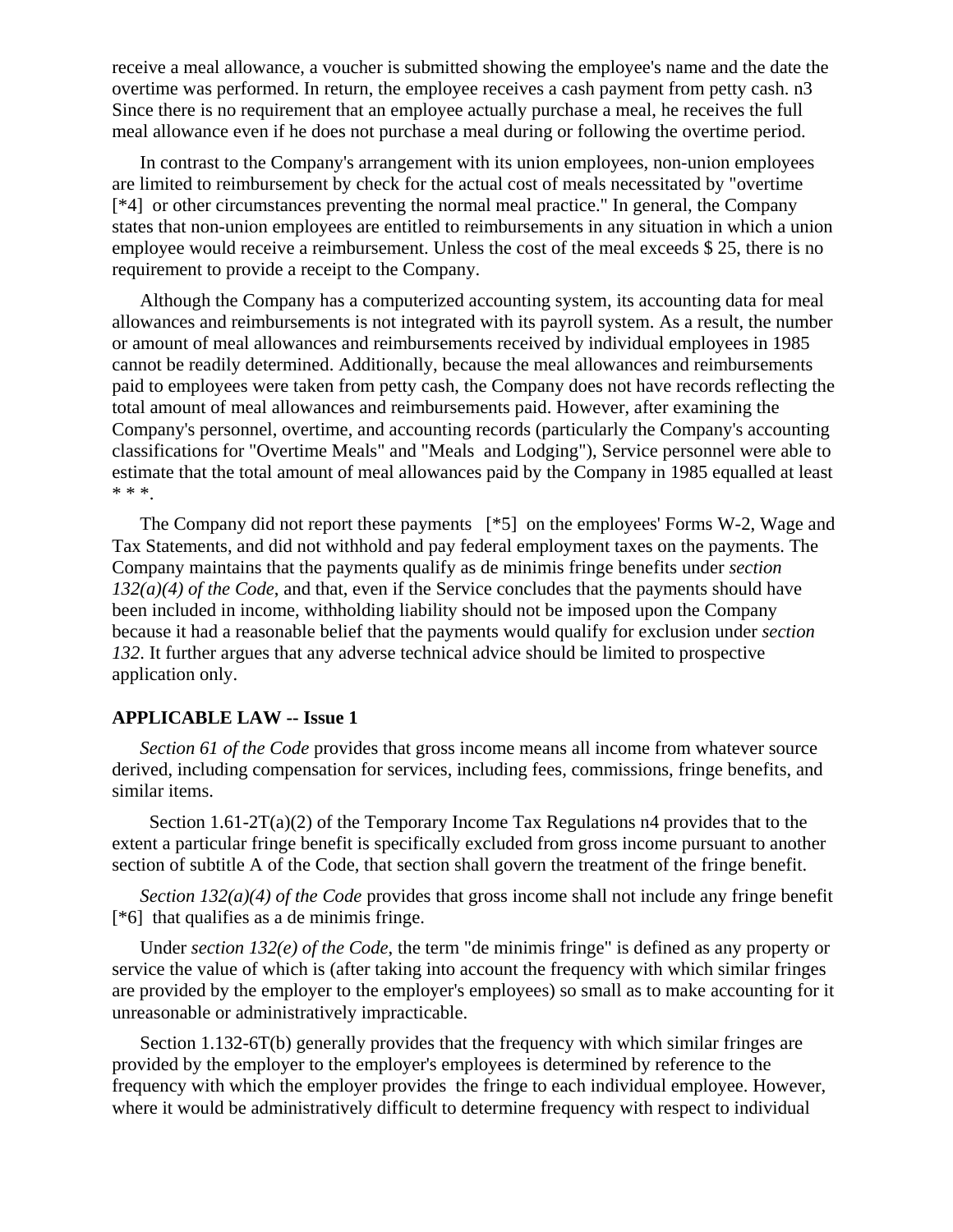employees, the frequency with which similar fringes are provided by the employer to the employer's employees is determined by reference to the frequency with which the employer provides the fringes to the employees and not the frequency with which individual employees receive them.

Section  $1.132-6T(d)(2)$  of the temporary regulations provides a limited exception to the general rule of section 1.132-6T(c) that the provision of any cash fringe benefit is not  $[^*7]$ excludable as a de minimis fringe. Specifically, section 1.132-6T(d)(2) provides that occasional meal money provided to an employee because overtime work necessitates an extension of the employee's normal workday is excluded as a de minimis fringe.

*Section 132(j) of the Code* provides that *section 132* (other than *subsection (e)*) shall not apply to any fringe benefits of a type the tax treatment of which is expressly provided for in any other section of Chapter 1 of Subtitle A.

## **RATIONALE -- Issue 1**

The Company maintains that the meal allowances paid to its employees qualify for the limited exception in section  $1.132-6T(d)(2)$  of the temporary regulations which excludes from gross income occasional meal money provided to an employee because overtime work necessitates an extension of the employee's normal workday. In addressing the issue of whether the meal allowances were provided occasionally, the Company asserts that the special rule in section 1.132-6T(b) of the regulations is applicable. Section 1.132-6T(b) permits the employer to measure frequency based on an aggregate of employees rather than on an individual employee basis when it would be administratively difficult to determine [\*8] frequency with respect to individual employees.

In support, the Company contends that it is administratively difficult to determine frequency with respect to individual employees because the meal allowances and reimbursements are paid through the Company's petty cash voucher system. In other words, the Company assumes that a determination of administrative difficulty is dependent on the employer's method of payment and choice of procedures used to account for the benefits. If this interpretation were valid, an employer could tailor its procedures to be administratively difficult for purposes of achieving de minimis treatment under *section 132(e)*. We believe that the special rule in section 1.132-6T(b) was intended to give administrative relief to employers when the costs associated with determining frequency on an individual employee basis would exceed the nominal tax revenue generated by including the value of the benefits in income. We do not believe the rule was intended as an invitation to employers to choose not to account for benefits on an individual basis and then to allege that their failure to do so was the result of administrative difficulty.

Other than complaining that [\*9] it would be administratively difficult within the meaning of the regulation for the Company to have to collect and tabulate all the petty cash vouchers submitted for meal allowances and reimbursements, the Company makes no effort to objectively demonstrate why it would be administratively difficult to track the payments. In addition, the Company has failed to show what the costs associated with tracking the benefits would be. It does speculate, however, that the petty cash voucher system is such an intrinsic part of its agreement with the union, that the union's consent would be required to change it. While the union's interest in how the meal allowances are paid to its members may be a subject of future negotiation, we do not believe that this is a justification for the Company's failure to integrate its accounting data for meal allowances and reimbursements with its payroll system.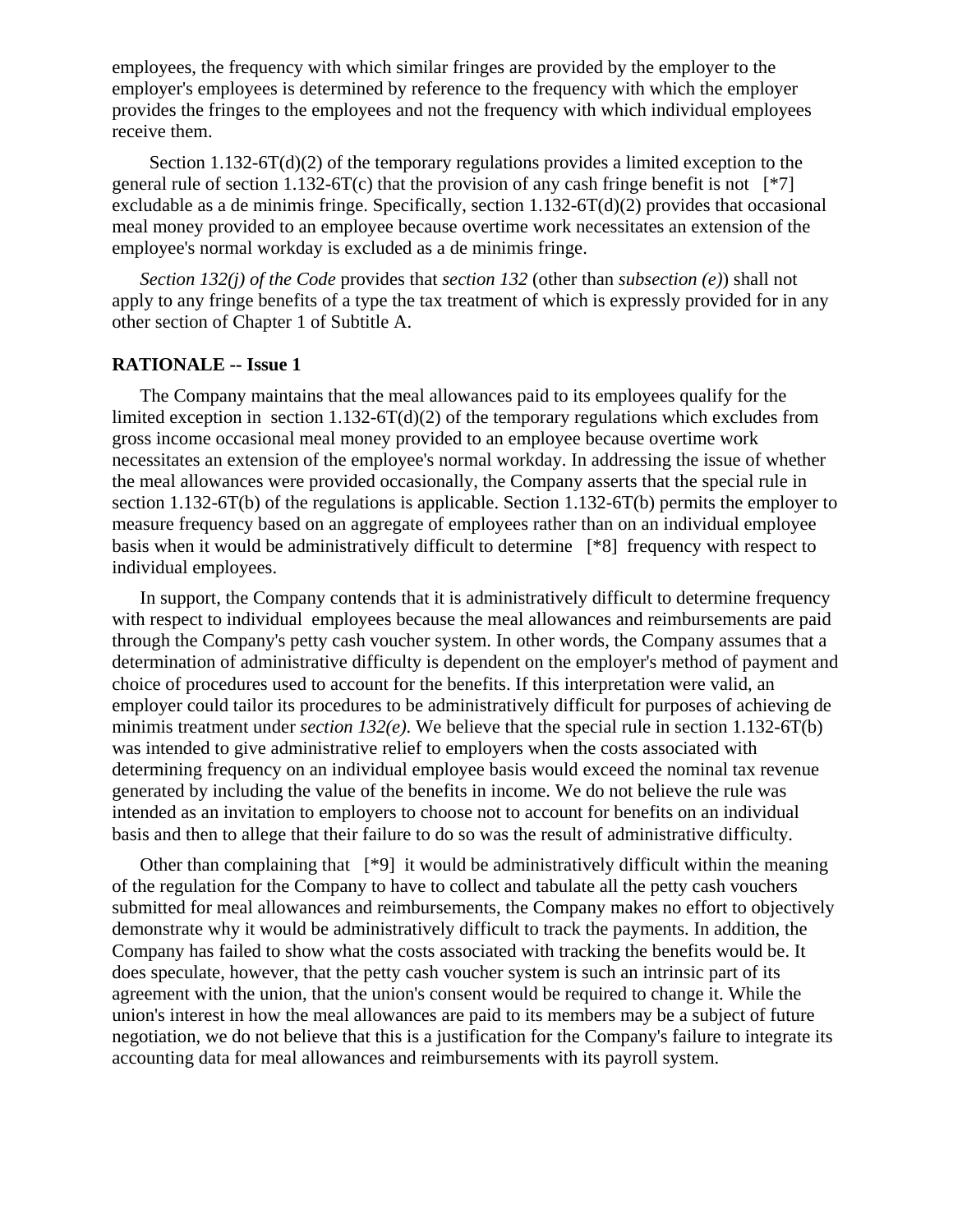The meal allowances and reimbursements provided by the Company were routinely paid. During the year at issue, the Company has a computerized accounting system which was able to classify meal expenditures, for purposes of its business expense deductions, as falling into one of two categories, "Overtime [\*10] Meals" or "Meals and Lodging." Thus, the Company's argument that it was too difficult to track cash meal allowances and reimbursements on an individual employee basis lacks substance when considered in light of its apparent ability to track the payments for other purposes.

Even if the Company's reasons for relying on the special rule in section 1.132-6T(b) to determine frequency were justified, the rule does not permit the Company to attempt to reduce the value of the meal allowances to a de minimis level by calculating an "average [value] per employee." The purpose of the rule is to determine the frequency with which benefits are provided, not to reduce their value for purposes of achieving de minimis treatment. Heedless of this distinction, the Company asserts that since it is measuring frequency on the basis of its entire workforce, it is likewise permitted to determine the value of the meal allowances paid to employees by averaging the total amount paid \* \* \* across the entire workforce, resulting in an monthly average of \$ 10 per employee. The Company also estimates that the monthly average meal allowance per employee is \$ 14 if only union employees are considered to be in the  $[^*11]$ employee group. In either event, the Company argues that the smallness of these amounts demonstrates that the benefits were provided only "occasionally". n5

In addition to disregarding the distinction between frequency and value, the Company in making its average-per-employee calculations has not addressed the issue of whether all employees within the workforce or the union actually received benefits or were even eligible for benefits. For example, employees who perform emergency repair work are more likely to receive overtime meal allowances than are clerical employees. If the employer relies on the special rule in section 1.132-6T(b), the average number of times an employee within a group receives the benefit will decrease as the employee group increases in size. Thus, it is to the employer's advantage to inflate the size of the group as much as possible. The Company's argument that its calculated "averages per employee" accurately demonstrate that the benefits were provided occasionally is disputed by its own records which fail to define which employees were included in the group. During the year at issue, the Company employed over \* \* \* employees within its \* \* \* operating divisions. [\*12] There is a wide disparity among the divisions with regard to the payment of meal allowances and reimbursements. For example, when the number of employees per division is compared to the meal allowances paid per division, it is revealed that some divisions received more meal allowances per employee than others. In short, the Company's calculations are unreliable when considered in the face of records indicating that some employees may not have received any benefits at all and that some may have received substantially more benefits than others.

The Company next contends that the meal allowances and reimbursements were paid occasionally because they were paid on an "irregular" basis, usually when overtime work was in response to emergencies. Overtime work and emergencies are a routine part of the Company's business. The Company has an established practice of providing meal allowances and reimbursements in these events. Every time a union or non-union employee works a single hour of overtime or performs services on a non-work day or outside normal work hours, that employee is entitled to receive a "meal". The likelihood that meal allowances and reimbursements will be provided is so well-established [\*13] that it is incorporated into the Company's collective bargaining agreement with the union -- the result being that meal allowances and reimbursements are contractually mandated payments.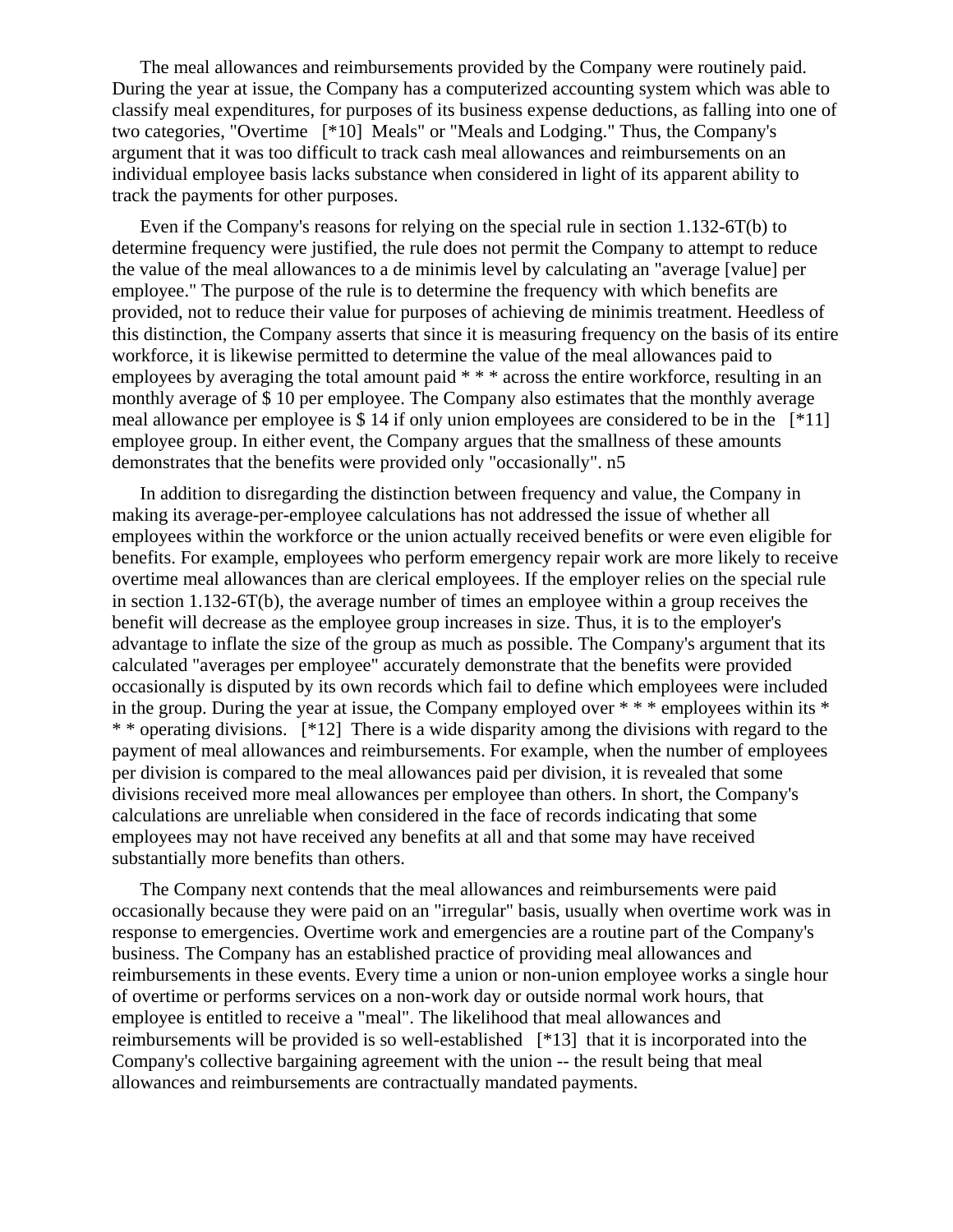To confirm that the meal allowances are nothing more than mandatory compensatory payments, one only has to look to the disparate treatment of non-union employees. Non-union employees are only entitled to be reimbursed by check for amounts actually spent on meals when overtime work interferes with normal meal practice. In contrast, the union employee is entitled to receive a cash payment which he is not obligated to spend on a "comparable substitute", but is free to use in any way he pleases.

The Company also maintains that, compared to its total payroll of  $***$ , the estimated  $***$ total of meal allowances is de minimis. Even though the Company admits that \* \* \* "may seem significant in absolute terms," it appears to argue that it should not have to account for an amount that is insignificant in relation to its total operations. The Company reasons that it would be administratively impracticable and costly for it to account for \* \* \* in benefits, but offers no explanation of what it means by "costly." [\*14] We believe that this complaint of costliness is without merit, not only because it is made without any effort to substantiate it, but because it is in apparent contradiction to the Company's affirmation that \* \* \* is an insignificant amount.

The Company's argument that the value of the benefits should be compared to its total payroll also ignores the statutory definition of a de minimis fringe benefit. After taking frequency into account, "de minimis fringe" means any property or service the value of which is so small as to make accounting for it unreasonable or administratively impracticable. It is essentially a rule of administrative convenience for employers to permit them to exclude small, infrequent benefits, when the costs associated with treating these amounts as wages would exceed the nominal tax revenue generated. Whether a benefit is de minimis is determined by reference to the value of the benefits attributed to the individual employee and not whether the total amount of benefits provided by the employer to its employees is de minimis when compared to the employer's payroll, gross receipts, or total assets.

As a final argument against including the meal allowances and reimbursements [\*15] in income, the Company asserts that Congress did not intend for the Company to modify its longstanding treatment of real money. The Company states that it has followed the rule set forth in O.D. 514, *2 C.B. 90 (1920)*, for over 50 years. n6 It argues that in enacting an exclusion for "'occasional' supper money" Congress sanctioned \* \* \* practice of excluding meal allowances and reimbursements provided for overtime that is not "routine". The Company's reliance on O.D. 514 is misplaced, because it is clear that for the year at issue O.D. 514 no longer reflects the law in this area.

In *Commissioner v. Kowalski, 434 U.S. 77, 98 S. Ct. 315, 54 L. Ed. 2d 252 (1977)*, the Supreme Court held that New Jersey's cash reimbursements to its highway patrol officers for meals consumed while on patrol duty constituted income to the officers within the broad definition of gross income under *section 61(a) of the Code*, and, further, that those cash payments were not excludable under *section 119 of the Code* which relates to meals or lodging furnished for the convenience of the employer. In so concluding, the Court traced the long history of the development of the convenience-of-the-employer doctrine. [\*16] The Court explained that the doctrine is not a tidy one and that the phrase "convenience-of-the-employer" first appeared in O.D. 265, 1 C.B. 71 (1919). *434 U.S. at 84*. The Court continued by explaining that O.D. 514, which was issued the following year and extended the convenience-of-theemployer doctrine to cash payments for "supper money", created an exclusion from income based solely on an employer's characterization of a payment as noncompensatory. *Id. at 85*.

The Kowalski Court concluded that Congress through its recodification of the Code in 1954 and its enactment of *section 119* unquestionably intended to overrule the reasoning behind rulings like O.D. 514 which rest on the employer's characterization of the nature of a payment.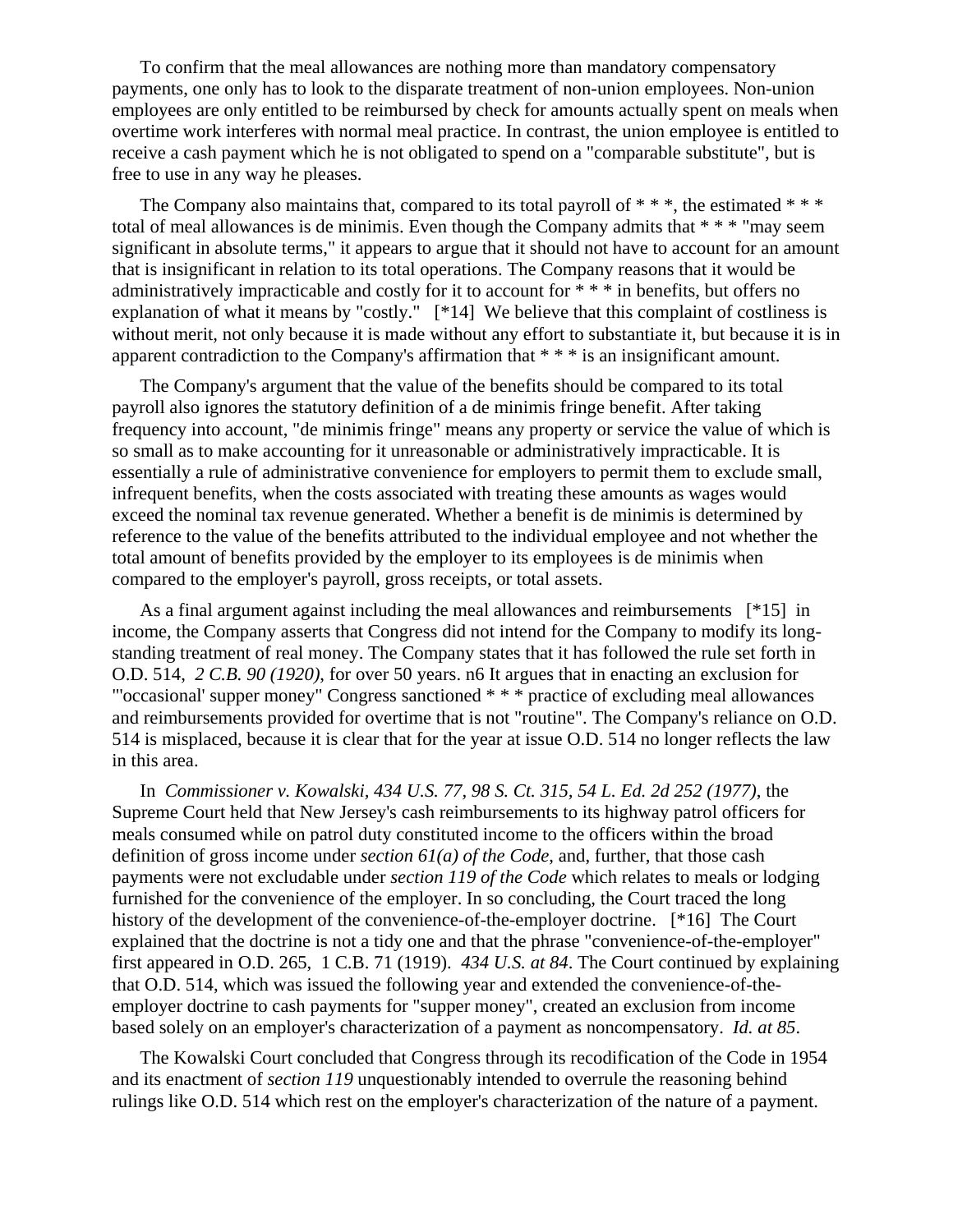*434 U.S. at 92*. In other words, the noncompensatory character of a benefit can no longer be inferred merely from its characterization by the employer. However, the Court, in a footnote, declined to decide whether, notwithstanding *section 119*, other grounds for excluding "supper money" existed. *434 U.S. at 93 n.28*. Fortunately, the issue of whether meal money could be treated as noncompensatory was finally resolved by section 531 of the Deficit Reduction Act of 1984 [\*17] (DEFRA) which amended *section 61(a)* to include "fringe benefits" and added *section 132* to the Code to exclude certain fringe benefits from gross income. n7 Pub. L. 98-369. These sections make it clear that by the beginning of 1985, the tax year at issue, the general rule was that cash meal allowances and reimbursements were includible in gross income.

The examples in the legislative history to *section 132(e) of the Code* demonstrate that (1) the exclusion for de minimis fringe benefits is limited to situations in which the benefit provided is small in value and (2) the term "occasional" does not include situations in which the benefit is provided routinely:

For example, benefits which generally are excluded as de minimis fringes include the typing of a personal letter by a company secretary, occasional personal use of the company copying machine, monthly transit passes provided at a discount not exceeding \$ 15, occasional company cocktail parties or picnics for employees, occasional supper money or taxi fare for employees because of overtime work, and certain holiday gifts of property with a low fair market value.

# H.R. Rep. No. 861, 98th Cong., 2d Sess. 1168 (1984).

In [\*18] light of the Supreme Court's finding in Kowalski that the treatment of "supper money" no longer depends on the employer's characterization of the benefit as noncompensatory, as well as the subsequent enactment of *section 132* along with its corresponding legislative history, we conclude that O.D. 514 is no longer valid for the proposition that "supper money" is excludable from gross income. Amendment to *section 61(a)* and the corresponding enactment of *section 132 of the Code* which provide that meal allowances and reimbursements are generally includible in gross income. Since the amounts paid by the company do not qualify as de minimis fringe benefits under *section 132(e)*, they are includible in the employees' gross income.

## **APPLICABLE LAW -- Issue 2**

*Sections 3121(a)* and *3401(a) of the Code* and sections 31.3121(a)-1(b) and 31.3401(a)- 1(a)(1) of the Employment Tax Regulations provide that, for purposes of FICA and federal income tax withholding, the term "wages" means all remuneration for employment with certain specified exceptions. n8

For purposes of FICA and federal income tax withholding, *sections 3121(a)(20)* and *3401(a)(19) of the Code* respectively, provide exceptions from the definition [\*19] of "wages" for any benefit provided to an employee if at the time the benefit is provided it is reasonable to believe that the employee will be able to exclude the benefit from income under *section 132*. See also sections  $31.3121(a)$ -1T and  $31.3401(a)$ -1T of the temporary regulations. n9

Section  $1.61-2T(a)(3)$  of the temporary regulations provides that a fringe benefit provided in connection with the performance of services shall be considered to have been provided as compensation for services.

In *Central Illinois Public Service Co. v. United States, 435 U.S. 21, 98 S. Ct. 917, 55 L. Ed. 2d 82 (1978)*, 1978-1 C.B. 310, the United States Supreme Court held that a \$1.40 lunch "reimbursment" paid to employees on non-overnight travel in 1963 was not wages subject to federal income tax withholding. n10 The money was paid only to employees who purchased or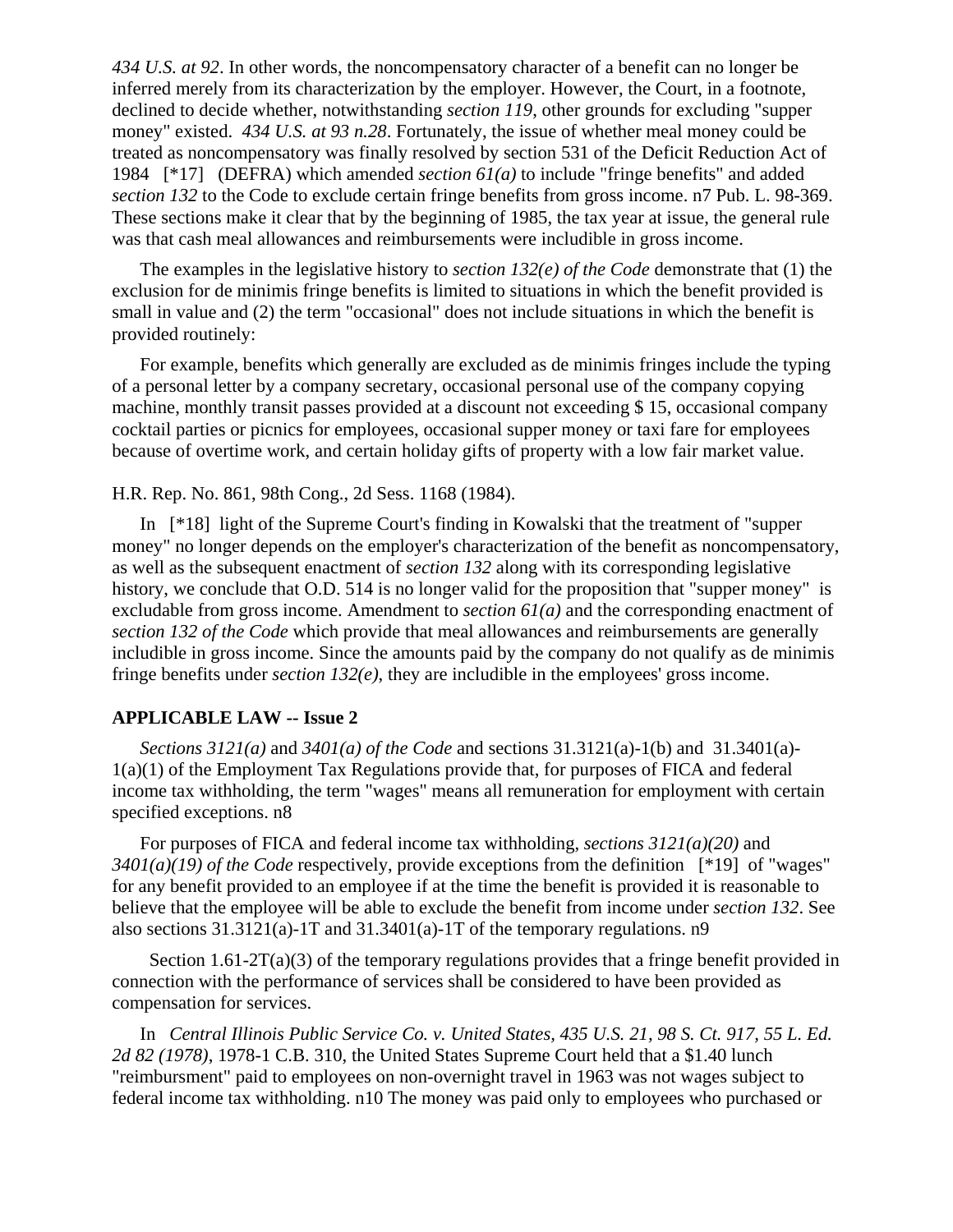brought their lunches; no reimbursement was paid to employees who went home for lunch. The \$1.40 rate, which had been established through negotiations with the union representing the employees, sometimes exceeded and sometimes fell short of the costs incurred. An accounting of actual expenses was made to the employer. The Court rejected the [\*20] notion that the payments were remuneration for services and wages for federal income tax withholding purposes. The Court noted that no regulations or rulings required withholding on travel expense reimbursements in 1963 and concluded it was unfair to require an employer to fill this gap on its own.

## **RATIONALE -- Issue 2**

The Company contends that even if the meal allowances and reimbursements were taxable to the employees, there was no requirement that it withhold taxes. Specifically, it argues that the meal allowances and reimbursements are excepted from the definition of wages by virtue of *sections 3121(a)(20)* and *3401(a)(19) of the Code*, because it had a reasonable belief that the amounts would be excludable under *section 132*. The Company relies on the Supreme Court's decision in Central Illinois to argue that its failure to withhold was reasonable due to the lack of clear guidance concerning "occasional" meal money.

For two reasons, we disagree with the Company's application of the holding in Central Illinois to justify its failure to withhold. First, we believe that the Company's case is distinguishable from the facts in Central Illinois. In evaluating the circumstances surrounding [\*21] the payments in Central Illinois, the Court noted a complete absence of Service guidance on the status of lunch reimbursements in that there were no regulations or rulings in existence in 1963 that required withholding on any travel expense reimbursement. The Court also observed that the income tax status of the lunch reimbursements was even in doubt in 1963. n11 In addition, the facts of the case were such that the question of whether the reimbursements were reasonably related to the lunch expenses incurred was never raised. The amount of the payment appears to have been closely related to the actual cost to the employee, the employee gave an accounting to the employer, and the amount thereof was described by the Court as "modest", even in 1963. *435 U.S. at 23*.

This is in sharp contrast to the circumstances surrounding the meal allowances and reimbursements paid by the Company. The meal allowances and reimbursements were not paid at a time when guidance on their treatment was lacking. To the contrary, both were paid after Congress had enacted *section 132*. The meal allowances paid by the Company were not related to the actual cost because the employee was not required to purchase [\*22] a meal with the allowance. There was no accounting to the employer of the meal allowances and reimbursements (not exceeding \$25) and no substantiation of their amounts. Furthermore, the meal allowances could not be described as "modest."

In reaching its decision in Central Illinois, the Supreme Court rejected the notion that the lunch reimbursements at issue were "wages" under the circumstances. However, the Court observed that congressional "committee reports of the time [when the definition of "wages" was formulated] stated consistently that 'wages' meant remuneration 'if paid for services performed by an employee for his employer.'" *435 U.S. at 27* (emphasis supplied by the Court). The Court pointed out that Congress "'in the interest of simplicity and ease of administration,' confined the obligation to withhold to 'salaries, wages, and other forms of compensation for personal services.'" Id.

This explanation by the Court recognizes that, even though the lunch reimbursements in Central Illinois were not "wages under the circumstances, the term "wages" does include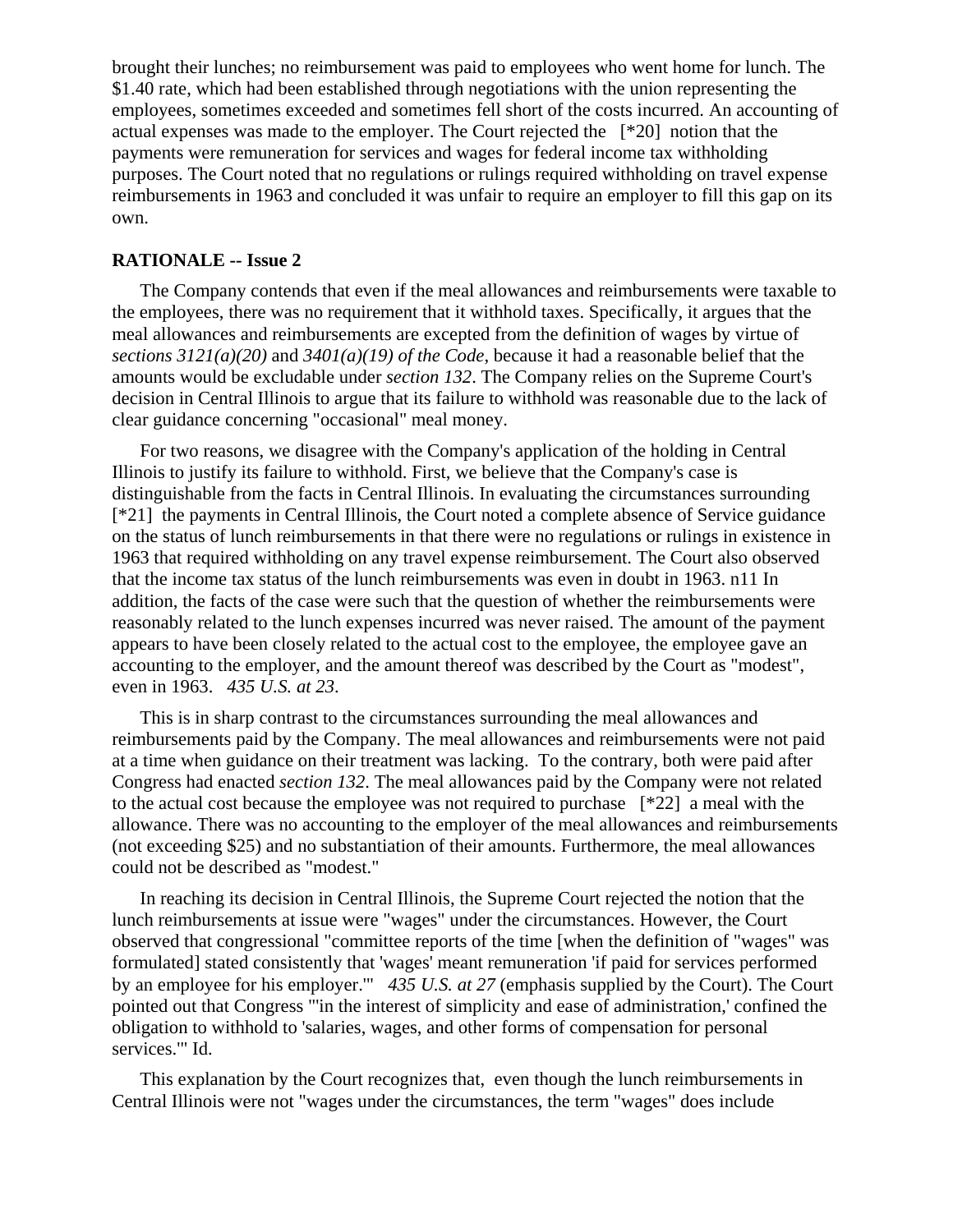payments received by employees for the performance of services. In the present case, the Company paid the meal allowances [\*23] and reimbursements "for services performed by an employee for an employer" as part of the compensation package provided to employees. Thus, the Company's obligation to withhold on these amounts was not unreasonably imprecise or speculative.

Second, amendments made by DEFRA also bring into question the Company's reliance on Central Illinois to make the argument that it had a reason to believe that meal allowances and reimbursements paid in 1985 were not includible in gross income as compensation. As stated previously, DEFRA amended *section 61(a) of the Code* to include "fringe benefits" in the definition of gross income. Correspondingly, section  $1.61-2T(a)(3)$  of the temporary regulations provides that a fringe benefit provided in connection with the performance of services shall be considered to have been provided as compensation for services.

In addition, DEFRA added *section 132* to the Code which provided a statutory approach for determining which employer-provided benefits should be excluded from income. The corresponding change to the employment tax provisions resulted in the addition of *sections 3401(a)(19)*, *3121(a)(20)*, and *3306(b)(16)* to the Code. The legislative history accompanying [\*24] the enactment of these provisions sets forth their purpose as follows:

"[T]he conference agreement sets forth statutory provisions under which (1) certain fringe benefits provided by an employer are excluded from the recipient employee's gross income for Federal income tax purposes and from the wage base (and, if applicable, the benefit base) for purposes of income tax withholding, FICA, FUTA, and RRTA, and (2) any fringe benefit that does not qualify for exclusion under the bill and that is not excluded under another statutory fringe benefit provision of the Code is includible in gross income for income tax purposes, and in wages for employment tax purposes, at the excess of its fair market value over any amount paid by the employee for the benefit. The latter rule is confirmed by clarifying amendments to Code *sections 61(a)*, *3121(a)*, *3306(b)*, and *3401(a)* and section 209 of the Social Security Act." H. R. Rep. 861, 98th Cong., 2d Sess. 1169, 1984-3 (Vol. 2) C.B. 1, 423.

As set forth in the legislative history, these provisions are intended to change prior law. As a result of DEFRA, only if the employer reasonably believes that the fringe benefit will be excludable from the gross income [\*25] of the employee under *section 132* may the fringe benefit be excluded from wages for employment tax purposes. As previously discussed, the operative exclusion under *section 132* with respect to "occasional" meal money is *section 132(e)* which defines de minimis fringe benefits. In effect, unless an employer reasonably believes that an "occasional" meal allowance falls within the narrow definition of *section 132(e)*, the allowance will be presumed to be income and subject to employment taxes. That Congress intended to address meal allowances and reimbursements by the DEFRA amendments is made clear in the committee report which states that:

"Since the statutory term "remuneration" is to be interpreted broadly to include compensation for services which have been performed, . . . benefits (such as allowances for meals when the employee is not away from home overnight) which are not excluded under the provisions of this bill or other statutory provisions are subject to these employment taxes." H. R. Rep. No. 432, 98th Cong., 2d Sess. 1609 (1984) (emphasis added). This explicit reference to the factual issue present in Central Illinois indicates that the issue of whether meal allowances and [\*26] reimbursements are wages had finally been resolved.

The exclusion from wages found in *sections 3121(a)(20)* and *3401(a)(19)* is not triggered merely by an employer's assertion that it applies. If an employer seeks to rely on the exclusion, it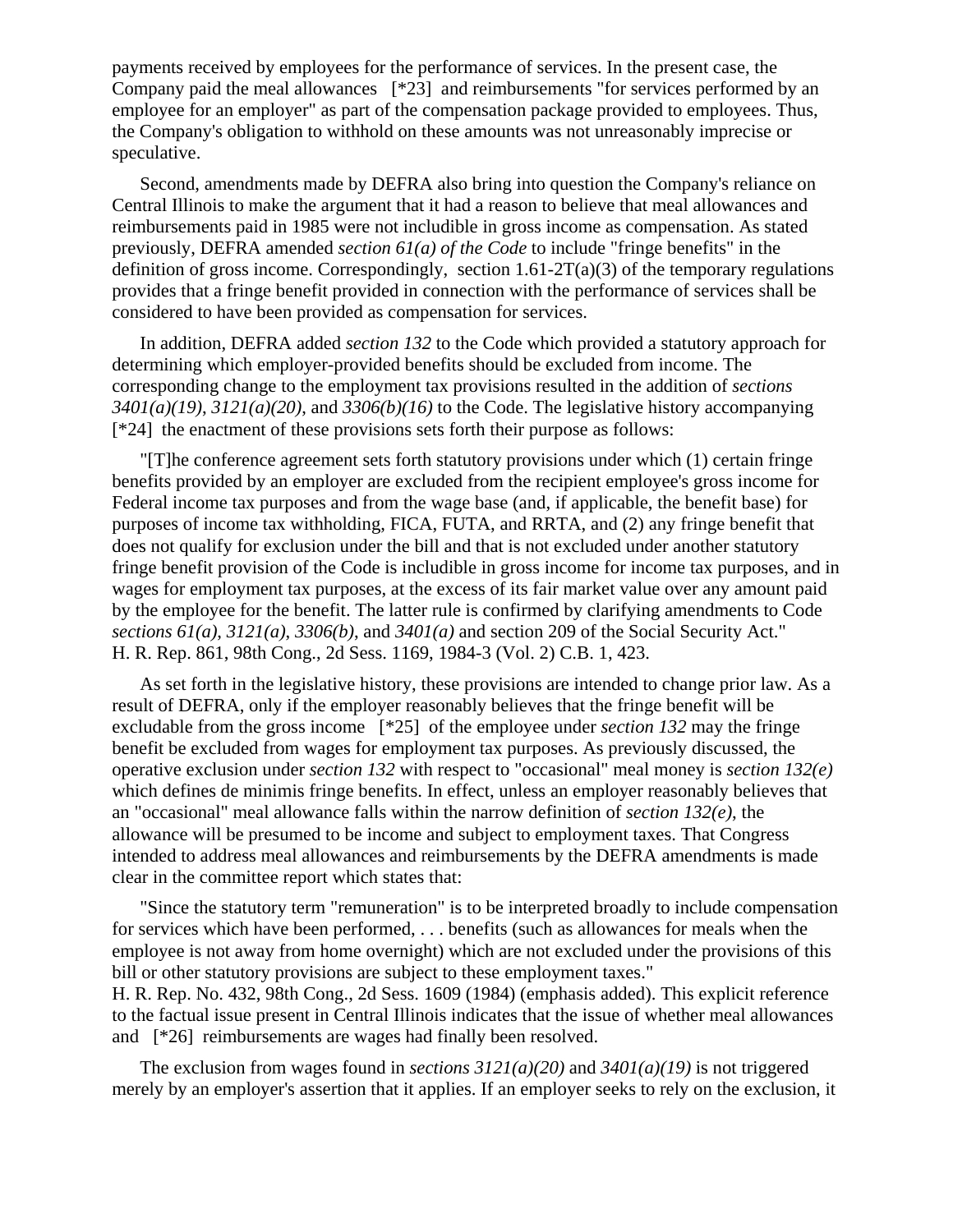is obligated to have, at minimum, an understanding of the law and to apply the law to the particular facts. In this way, the existence of a reasonable belief for excluding the benefits is based on a reasoned judgment.

If the Company had made an effort in 1985 to make such a judgment, it would have been aware of the limited exclusion for de minimis fringe benefits under *section 132(e) of the Code* and of the strict requirements for exclusion of meals and meal money under other provisions of the Code. Thus, the Company would have discovered that it was not reasonable for it to believe that the meal allowances and reimbursements were excludable from income under *section 132*. For example, in order for the reimbursement of meal expenses to be excluded as a trade or business expense under *section 162 of the Code*, the expenses must be incurred while the employee is on a trip away from home overnight. *United States v. Correll, Supra*. Also, under *section 119*,  $[^*27]$  in order for meals to be excluded from the gross income of an employee, they must be provided in kind for the convenience of the employer on the employer's business premises. *Commissioner v. Kowalski, supra.* Finally, if the Company had examined its payments of meal allowances and reimbursements with reference to the limited exclusion for "occasional" meal money under *section 1.132-6(d)* of the temporary fringe benefit regulations, it would have been apparent to the Company that its meals allowances and reimbursements did not qualify as de minimis and, thus, should have been included as wages for employment tax purposes.

Accordingly, we conclude that the meal allowances and reimbursements were fringe benefits provided in connection with the performance of services and, therefore, were wages for purposes of FICA and federal income tax withholding.

# **CONCLUSIONS**

1. Because the employees were entitled to receive meal allowances on a routine basis for overtime work, these payments were not provided on an occasional basis. Since these payments do not fit within the exception for "occasional meal money" under section 1.132-6T(d)(2) of the regulations, they are included in the gross income of [\*28] the employees under *section 61 of the Code*.

2. The meal allowances constitute wages, subject to withholding, for purposes of the federal income tax and the FICA tax, since the Company did not have a reasonable basis for believing that the meal allowances would not be excludable under *section 132 of the Code*. Thus, the Company should have withheld federal income tax and the employee portion of the FICA tax with respect to these payments. Additionally, the Company should have paid the employer portion of the FICA tax on the payments.

3. The Company is not entitled to relief under *section 7805(b) of the Code*.

A copy of this technical advice memorandum is to be given to the Taxpayer. *Section 6110(j)(3) of the Code* provides that it may not be used or cited as precedent.

# **FOOTNOTES:**

#### n1

 In its request for technical advice, the District Director does not raise the issue of whether the meal allowances are wages for purposes of the Federal Unemployment Tax Act (FUTA). As specifically noted in this memorandum, the conclusions relating to whether the meal allowances constitute wages for income tax withholding and FICA purposes are applicable for purposes of FUTA.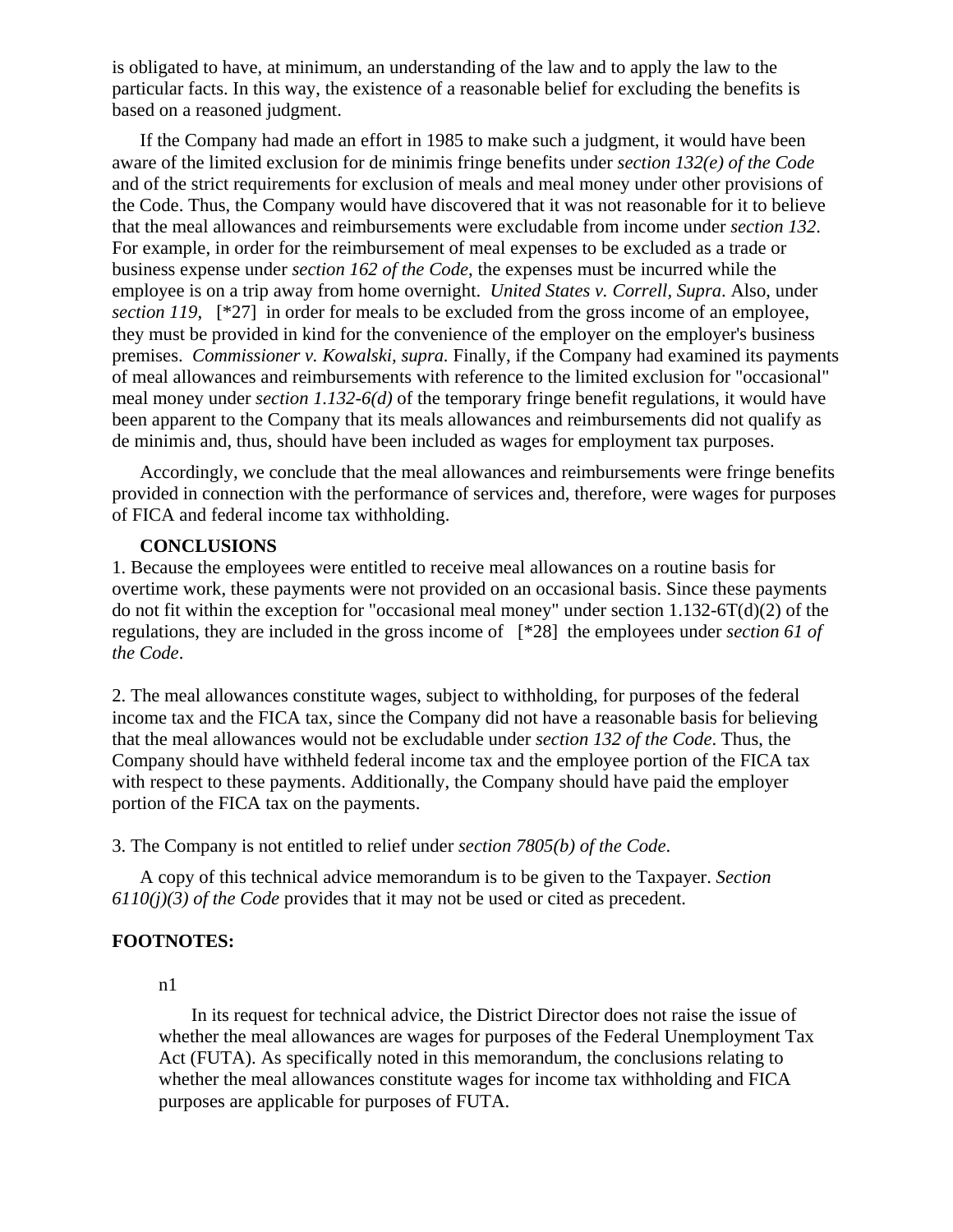n2

 For convenience, the extra work described in the union agreement that requires the Company to furnish meals is referred to as "overtime" throughout this memorandum.

#### n3

 The collective bargaining agreement does not explicitly require the payment of meal allowances out of petty cash. However, the Company maintains that it is a long-standing practice evolving from the desire to provide employees with prompt payments and, as a result, the procedure could not be altered without union consent.

#### n4

 Sections 1.61-2T and 1.132-1T through 1.132-8T, the temporary regulations concerning the taxation and valuation of fringe benefits and exclusions from gross income for certain fringe benefits, were published December 23, 1985 and were effective from January 1, 1985, to December 31, 1988 with respect to fringe benefits provided before January 1, 1989.

#### n5

 This argument overlooks the distinction between frequency and value which are separate elements in determining whether benefits are de minimis. For example, if an employer provides an employee with a single annual benefit of \$1,000, the benefit has been provided occasionally. However, since it is not small in value, it does not qualify for de minimis treatment under *section 132(e)*. Likewise, if an employer provides an employee with bus fare each work day, the benefit in the aggregate may not be great in value, but it is not de minimis because it violates the statutory directive that frequency is a relevant factor when determining whether the exclusion under *section 132(a)(4)* applies. Thus, in order to determine whether the cash meal allowances provided by the Company qualified as de minimis, it would have been necessary for the Company to look separately at whether the benefits were small after determining the frequency with which they were provided to employees. By using its employee averages, the Company evades the distinction set forth in *section 132(a)(4)*.

#### n6

 O.D. 514 provides: "Supper money" paid by an employer to an employee, who voluntarily performs extra labor for his employer after regular business hours, such payment not being considered additional compensation and not being charged to the salary account, is considered as being paid for the convenience of the employer and for that reason does not represent taxable income to the employee.

#### n7

 For several years subsequent to the decision in Kowalski, Congress precluded the Service from issuing regulations or rulings altering the tax treatment of nonstatutory fringe benefits. Pub.L. 95-427, § 1 (1978); Pub. L. 96-167, § 1 (1979); Pub.L. 97-34, § 801 (1981). Following the expiration of the moratorium extended by the Economic Recovery Tax Act of 1981, Pub.L. 97-34, Treasury announced that the Service, pending